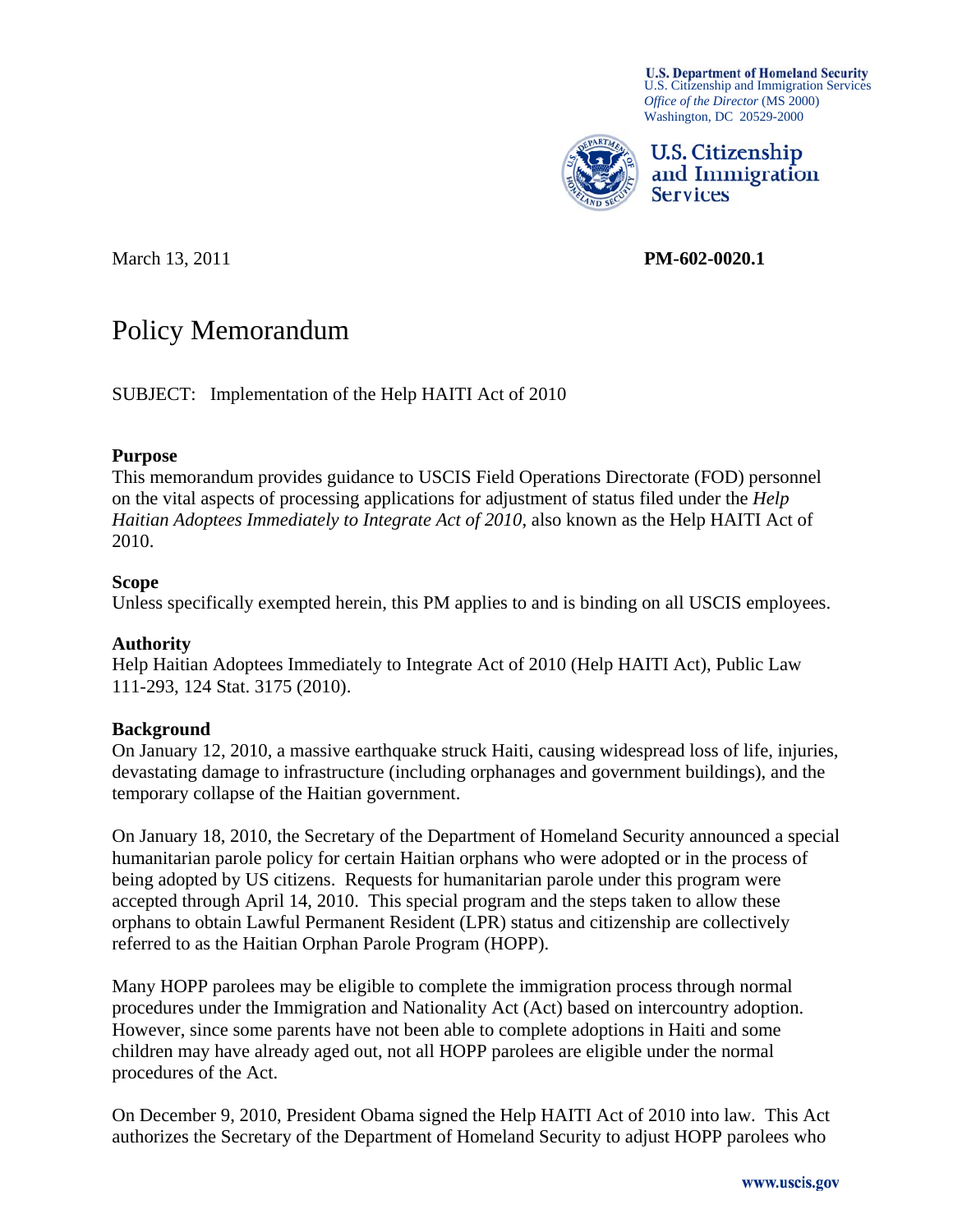PM-602-0020.1: Implementation of the Help HAITI Act of 2010 Page 2

are physically present in the United States to LPR status. Applications for adjustment under this Act may be filed at any time on or before December 9, 2013.

## **Policy**

The Help HAITI Act took effect on December 9, 2010, the date of enactment. This Policy Memorandum applies to the adjudication of any applications for adjustment of status filed under this law.

## **Filing Requirements**

Applicants filing for adjustment pursuant to the Help HAITI Act will be instructed to file Form I-485, Application to Register Permanent Residence or Adjust Status, by noting "Help HAITI Act" in Part 2(h): Other basis for eligibility. The Form I-485 will be submitted to the Phoenix Lockbox. Because the Help HAITI Act does not make a HOPP Parolee exempt from public charge inadmissibility, USCIS cannot waive the filing fee. 8 CFR 103.7(c)(4).

Applications may be filed until December 9, 2013. Applications received on or before December 9, 2013, will be deemed timely filed. An application received on or after December 10, 2013, will be rejected as untimely and the application and filing fee will be returned to the applicant.

Applicants must also submit a Form I-693, Report of Medical Examination and Vaccination Record, completed by a designated civil surgeon.

Because aliens adjusting under the Help HAITI Act are not actually adjusting as "immediate relatives," a Form I-864 Affidavit of Support is not required. If there is reason to believe an applicant may become a public charge, USCIS may request a Form I-134 Affidavit of Support from a suitable sponsor.

#### **Adjudication**

The National Benefits Center (NBC) will adjudicate Help HAITI Act cases. The NBC will, as permitted by 8 CFR 245.6, exercise the discretion to determine whether to waive the applicant's interview. If the NBC determines that an interview is needed, the NBC will transfer the application to the appropriate field office. The application will be adjudicated according to the following steps:

- 1. Verify that the applicant was paroled pursuant to the HOPP.
	- Officers will refer to the applicant's Form I-94 Departure Record, Boarding Letter issued in Haiti, and A-file to verify HOPP eligibility.
- 2. All applicants will follow the standard requirement for biometric capture at an Application Support Center (ASC).
- 3. Applicants who are age 14 years and older at the time of adjudication will require definitive response and resolution of the following security checks:
	- $\bullet$  IBIS:
	- FBI Namecheck; and
	- FBI fingerprint check.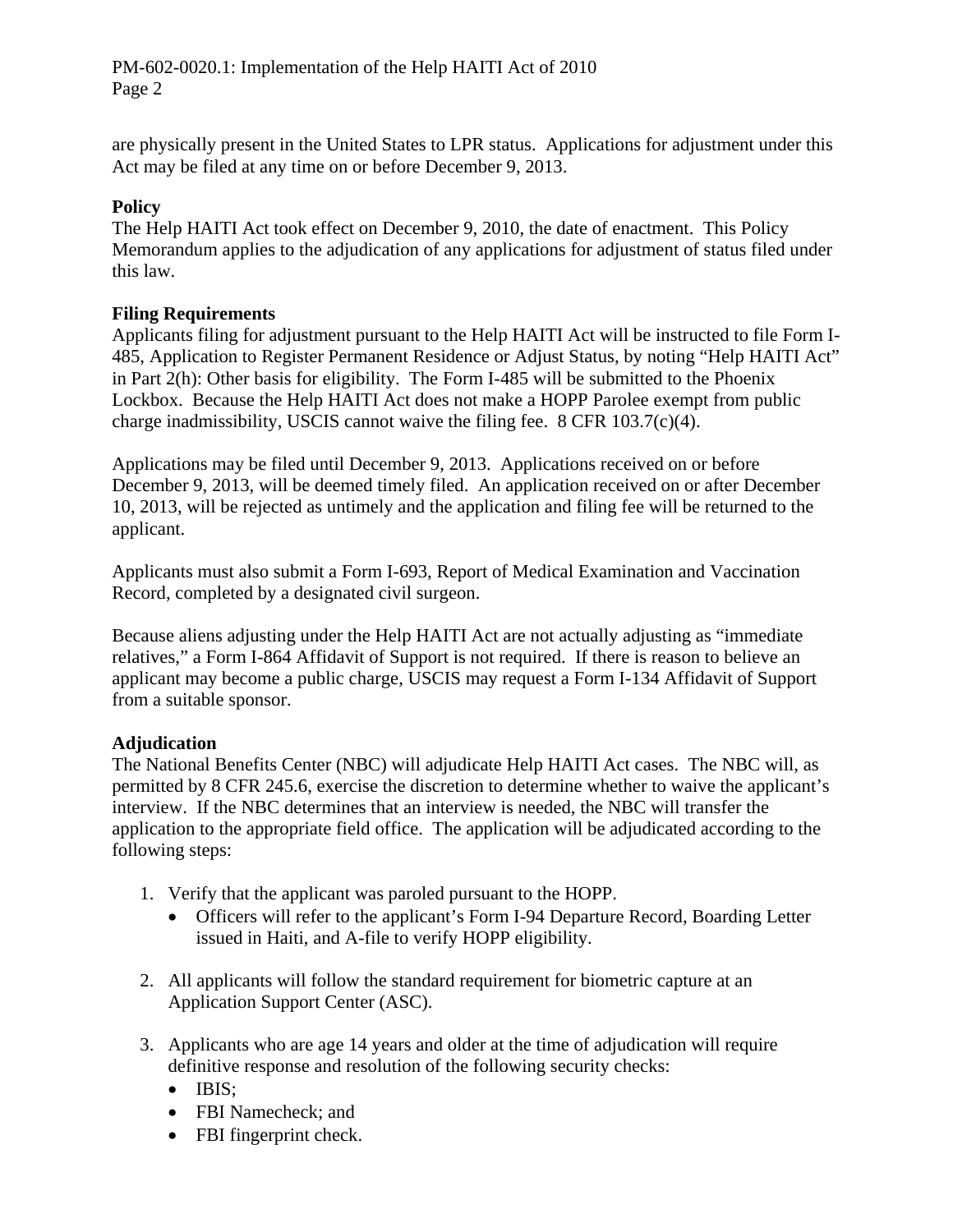- 4. Verify that the applicant is physically present in the United States when they file their application and also on the date of adjudication.
	- To support compliance with the physical presence requirement, officers may use the record of the applicant's parole into the United States, the U.S. residence mailing address listed on the Form I-485, or the applicant's appearance at the ASC for biometric capture.
	- If, on the date of decision, the officer knows the applicant is not physically present in the United States, the officer may properly defer adjudication until the applicant has returned.
	- A HOPP parolee, after parole, may have travelled abroad to live with his or her adoptive parent(s). The Help HAITI Act does *not* provide for issuance of immigrant visas. As has long been customary in naturalization cases under section 322 of the Act, the NBC may properly coordinate with the adoptive parent(s), a guardian, or other appropriate person to arrange the expedited filing and adjudication of an adjustment application while the HOPP parolee is physically present in the United States.
- 5. Verify that the applicant is admissible to the United States.
	- The Help HAITI Act waives inadmissibility under section  $212(a)(7)(A)$  of the Act (immigrant without immigrant visa). No other grounds of inadmissibility are waived.
- 6. Record the Decision.
	- If the application is approved, the office will order the permanent resident card.
		- o The Class of Admission (COA) code for cases adjusted under this law will be HH6.
		- o The Help HAITI Act caps the number of individuals who may adjust under this law at 1,400. The NBC will monitor compliance with the statutory cap.
		- o If the application is denied, the office will send a written denial notice to the applicant. There is no administrative appeal from a denial of a Help HAITI Act application. However, a Motion to Reopen or Reconsider may be filed in accordance with 8 CFR103.5.

# Notes

- If the parolee wishes to leave the United States during the pendency of his or her application, the parolee must apply for advance parole to avoid abandoning the application.
- The birth parents of individuals adopted under this law cannot derive any benefit under the INA if it is based on such parentage.
- For purposes of section 320 and 322 of the Act, section 2(e) of the Help HAITI Act provides that a HOPP parolee, once adjusted, will be deemed to meet the definition of "child" under INA  $\S$  101(b)(1) if he or she is unmarried and if, before the parolee's  $18<sup>th</sup>$  birthday: (i) the parolee obtains adjustment under the Help HAITI Act and (ii) a U.S. citizen adopts the parolee. It does not matter whether the adoption occurs before, on, or after the date of the grant of adjustment.